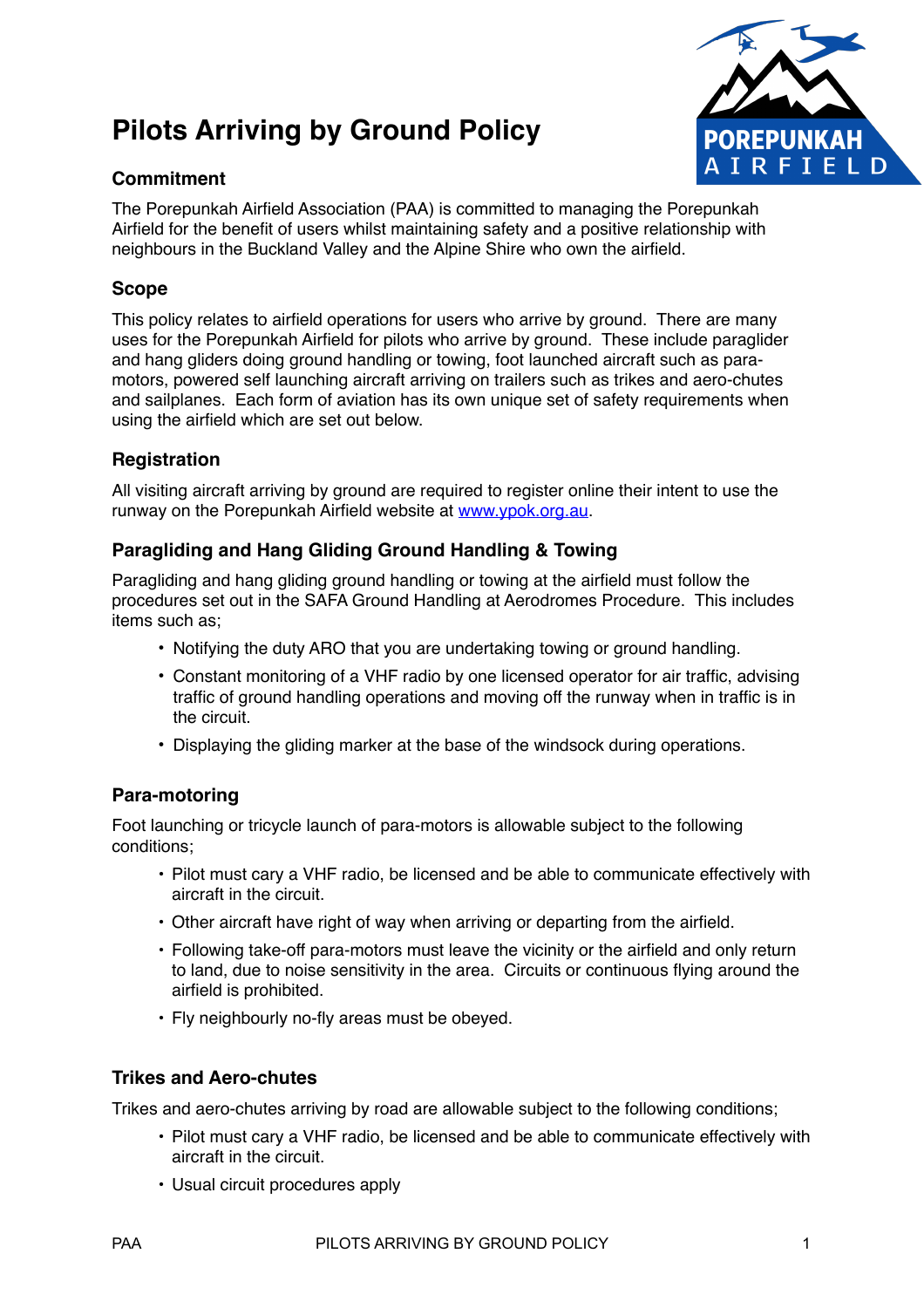- Following take-off aircraft must leave the vicinity or the airfield and only return to land, due to noise sensitivity in the area. Circuits or continuous flying around the airfield is prohibited.
- Fly neighbourly no-fly areas must be obeyed

#### **Sailplanes**

Sailplanes arriving by road and then using an aero-tow may use the airfield subject to the following conditions;

- Obtain permission from the Duty ARO.
- Pilot must cary a VHF radio, be licensed and be able to communicate effectively with aircraft in the circuit.
- Must display gliding marker on the ground at the base of the windsock prior to takeoff. Markers are located in a drum at the base of the windsock.

#### **Radio Control (R/C) Models & Drones**

R/C models and drones may use the airfield subject to the following conditions;

- Operator is either a member of the Bright Radio Control Model Club (BRCMC) or accompanied by a club member and briefed on safe airfield operations.
- Operator must be able to monitor the CTAF frequency of 126.000MHZ and upon hearing an aircraft in the circuit land R/C aircraft
- Operators must follow rules set down by CASA and the Alpine Shire for operations at Porepunkah Airfield.

#### **Overnight Car Parking**

Overnight car parking for any period longer than 10 days is not allowed without prior approval in writing from the PAA.

#### **How do I check if I am doing the right thing?**

Further information on the policy can be found out by either phoning the Duty ARO on mobile 0490 175 178 or by visiting [www.ypok.org.au](http://www.ypok.org.au)

#### **Responsibilities**

Duty ARO to be the point of contact for questions

#### **Pilots Arriving by Ground Policy questions and feedback**

If you would like a copy of this policy, or if you have any questions or feedback, please contact us at: [info@ypok.org.au](mailto:info@ypok.org.au)

#### **Legislation, Standards and Agreements**

N/A